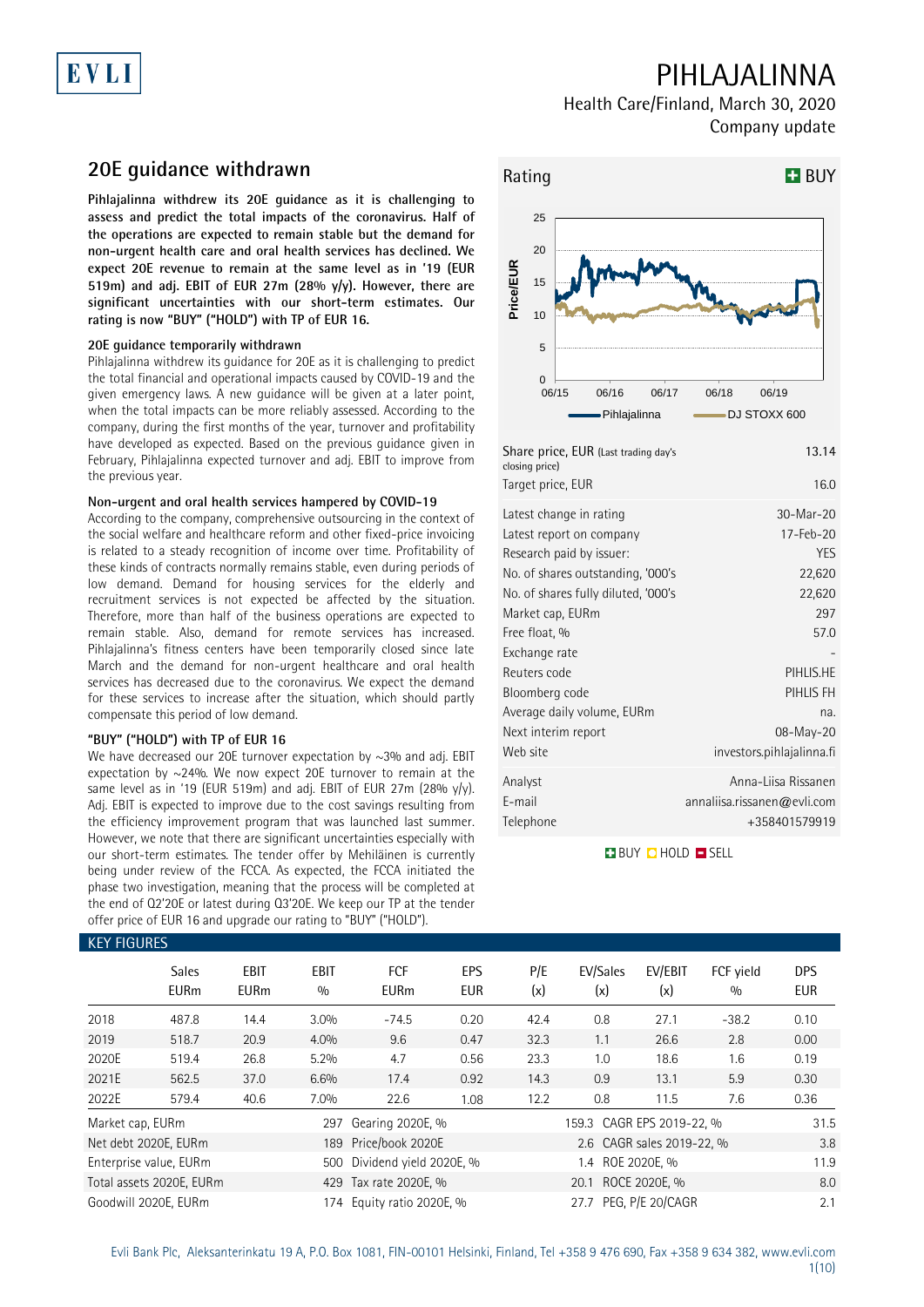## Health Care/Finland, March 30, 2020 Company update

|                              |                          | <b>Estimates</b> |       |          |       |       |       |          |          |        |        |          |
|------------------------------|--------------------------|------------------|-------|----------|-------|-------|-------|----------|----------|--------|--------|----------|
| Net sales                    | 2017                     | 2018E            | 01'19 | 02'19    | 03'19 | 04'19 | 2019  | Q1'20E   | Q2'20E   | Q3'20E | Q4'20E | 2020E    |
| <b>Corporate Customers</b>   | 82.6                     | 103.7            | 31.6  | 30.3     | 27.0  | 32.8  | 121.7 | 33.5     | 23.2     | 32.5   | 36.5   | 125.7    |
|                              |                          |                  |       |          |       |       |       |          |          |        |        |          |
| of which insurance companies | 26.6                     | 25.2             | 7.1   | 6.7      | 5.9   | 7.9   | 27.6  | 8.0      | 5.2      | 7.7    | 9.4    | 30.4     |
| of which other corporates    | 56.0                     | 78.5             | 24.5  | 23.6     | 21.1  | 24.9  | 94.1  | 25.5     | 18.0     | 24.8   | 27.1   | 95.4     |
| <b>Private Customers</b>     | 67.9                     | 92.1             | 26.5  | 25.6     | 21.1  | 24.9  | 98.1  | 25.2     | 10.2     | 24.1   | 28.1   | 87.6     |
| Public sector customers      | 330.5                    | 349.7            | 89.3  | 89.6     | 90.0  | 91.9  | 360.8 | 91.6     | 91.0     | 92.3   | 94.2   | 369.1    |
| Total                        | 424.0                    | 487.8            | 132.5 | 129.7    | 122.7 | 133.8 | 518.6 | 135.1    | 108.4    | 133.2  | 142.7  | 519.4    |
| Net sales growth             |                          |                  |       |          |       |       |       |          |          |        |        |          |
| Corporate Customers          | $\overline{\phantom{a}}$ | 25.5%            | 20.6% | 19.6%    | 18.4% | 11.6% | 17.3% | 6.0%     | $-23.3%$ | 20.4%  | 11.4%  | 3.3%     |
| <b>Private Customers</b>     | $\overline{\phantom{a}}$ | 35.6%            | 19.4% | 5.1%     | 0.5%  | 1.2%  | 6.5%  | $-5.0\%$ | $-60.0%$ | 14.0%  | 13.0%  | $-10.7%$ |
| Public sector customers      | $\overline{\phantom{a}}$ | 5.8%             | 4.9%  | $-0.8\%$ | 5.0%  | 3.7%  | 3.2%  | 2.6%     | 1.6%     | 2.6%   | 2.5%   | 2.3%     |
| Total                        | 6.2%                     | 15.0%            | 11.1% | 3.5%     | 5.5%  | 5.4%  | 6.3%  | 1.9%     | $-16.4%$ | 8.5%   | 6.7%   | 0.1%     |
|                              |                          |                  |       |          |       |       |       |          |          |        |        |          |
| Adj. EBITDA (group)          | 34.0                     | 45.9             | 12.6  | 10.8     | 17.4  | 14.4  | 55.2  | 14.2     | 9.8      | 21.0   | 17.8   | 62.8     |
| Adj. EBITDA-margin (group)   | 8.0%                     | 9.4%             | 9.5%  | 8.3%     | 14.2% | 10.8% | 10.6% | 10.5%    | $9.0\%$  | 15.8%  | 12.5%  | 12.1%    |

Source: Pihlajalinna, Evli Research

### **Valuation**

|                                              | Valuation  |             |       |       |                               |         |         |         |       |       |       |
|----------------------------------------------|------------|-------------|-------|-------|-------------------------------|---------|---------|---------|-------|-------|-------|
|                                              | Security   | <b>MCAP</b> |       |       | EV/EBITDA EV/EBITDA EV/EBITDA | EV/EBIT | EV/EBIT | EV/EBIT | P/E   | P/E   | P/E   |
| PIHLAJALINNA PEER GROUP                      | identifier | Local FX    | 19    | 20    | 21                            | 19      | 20      | 21      | 19    | 20    | 21    |
| Ambea AB                                     | AMBEA-SE   | 4007        | 11.2x | 7.1x  | 6.0x                          | 24.4x   | 14.8x   | 11.9x   | 8.9x  | 8.2x  | 6.6x  |
| Attendo AB                                   | ATT-SE     | 6558        | 12.1x | 10.2x | 8.9x                          | 33.4x   | 27.7x   | 21.3x   | 37.6x | 32.8x | 19.1x |
| <b>CareTech Holdings PLC</b>                 | CTH-GB     | 415         | 10.9x | 8.7x  | 7.8x                          | 14.1x   | 10.8x   | 9.5x    | 9.3x  | 9.3x  | 8.0x  |
| Fresenius SE & Co. KGaA                      | FRE-DE     | 19130       | 7.4x  | 5.8x  | 5.2x                          | 11.0x   | 8.7x    | 7.6x    | 10.3x | 10.4x | 9.2x  |
| Georgia Healthcare Group Plc                 | GHG-GB     | 101         | 5.6x  | 4.0x  | 3.3x                          | 7.7x    | 5.1x    | 4.0x    | 7.2x  | 6.3x  | 4.9x  |
| <b>GHP Specialty Care AB</b>                 | GHP-SE     | 860         | 10.9x | 6.1x  | 5.4x                          | 26.1x   | 12.8x   | 11.4x   | 23.6x | 16.4x | 13.1x |
| Humana AB                                    | HUM-SE     | 1945        | 9.7x  | 6.7x  | 6.2x                          | 17.8x   | 12.1x   | 11.1x   | 8.4x  | 7.4x  | 6.8x  |
| Korian SA                                    | KORI-FR    | 2378        | 11.1x | 8.6x  | 8.4x                          | 20.9x   | 16.1x   | 15.5x   | 18.5x | 16.1x | 13.4x |
| <b>LNA Sante SA</b>                          | LNA-FR     | 362         | 12.4x | 10.0x | 8.2x                          | 16.2x   | 13.3x   | 12.0x   | 14.4x | 13.3x | 11.9x |
| <b>Mediclinic International Plc</b>          | MDC-GB     | 2194        | 9.6x  | 7.0x  | 6.6x                          | 14.8x   | 10.8x   | 9.8x    | 11.2x | 10.2x | 8.8x  |
| Orpea SA                                     | ORP-FR     | 5873        | 18.9x | 15.5x | 14.3x                         | 26.9x   | 22.5x   | 20.2x   | 23.6x | 21.5x | 19.4x |
| <b>RHON-KLINIKUM AG</b>                      | RHK-DE     | 1192        | 9.8x  | 11.8x | 10.5x                         | 24.8x   | 71.9x   | 42.1x   | 47.3x | 75.2x | 51.3x |
| Spire Healthcare Group PLC                   | SPI-GB     | 295         | 7.6x  | 5.7x  | 4.9x                          | 11.0x   | 12.0x   | 9.5x    | 29.6x | 13.2x | 8.8x  |
| Terveystalo Oy Class A                       | TTALO-FI   | 1031        | 11.1x | 8.7x  | 7.6x                          | 22.5x   | 17.3x   | 13.6x   | 18.3x | 18.2x | 14.1x |
| Peer Group Median                            |            | 3442        | 10.9x | 7.8x  | 7.1x                          | 19.4x   | 13.0x   | 11.6x   | 16.3x | 13.2x | 10.5x |
| Peer Group Average                           |            | 1568        | 10.6x | 8.3x  | 7.4x                          | 19.4x   | 18.3x   | 14.2x   | 19.2x | 18.5x | 14.0x |
| Pihlajalinna (Evli est.)                     |            | 347         | 10.1x | 8.0x  | 6.6x                          | 26.6x   | 18.6x   | 13.1x   | 32.3x | 23.3x | 14.3x |
| Pihlajalinna premium/discount to peer median |            |             | $-7%$ | 1%    | $-7%$                         | 38 %    | 43 %    | 13%     | 98 %  | 76 %  | 36 %  |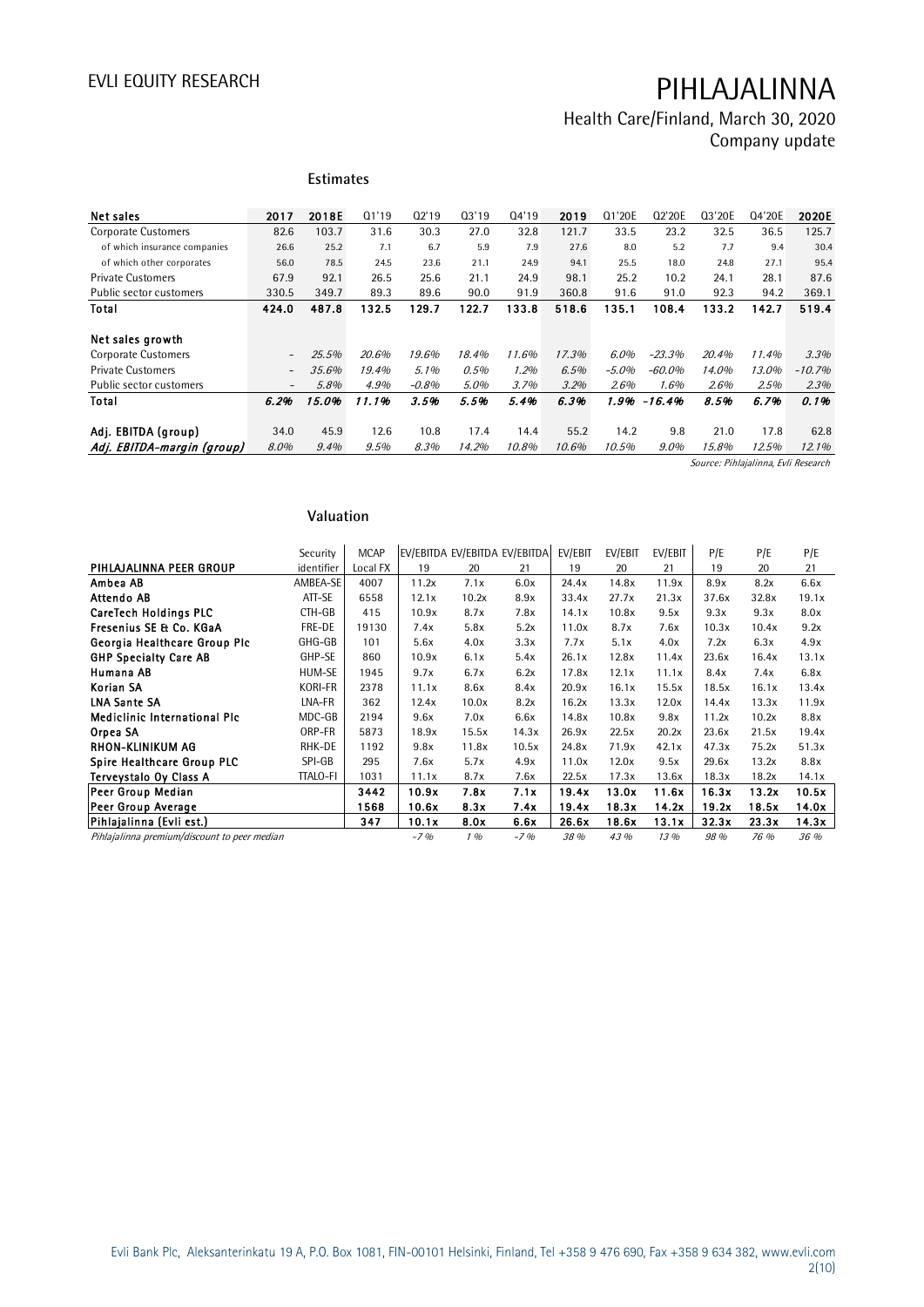## Health Care/Finland, March 30, 2020 Company update

| <b>INTERIM FIGURES</b>               |         |         |         |         |         |         |         |         |         |         |         |         |
|--------------------------------------|---------|---------|---------|---------|---------|---------|---------|---------|---------|---------|---------|---------|
| EVLI ESTIMATES, EURm                 | 201901  | 201902  | 201903  | 201904  | 2019    | 2020Q1E | 2020Q2E | 2020Q3E | 2020Q4E | 2020E   | 2021E   | 2022E   |
| Net sales                            | 132.5   | 129.7   | 122.7   | 133.8   | 518.7   | 135.1   | 108.4   | 133.2   | 142.7   | 519.4   | 562.5   | 579.4   |
| EBITDA                               | 12.5    | 10.9    | 17.4    | 14.3    | 55.1    | 14.2    | 9.8     | 21.0    | 17.8    | 62.8    | 73.7    | 76.9    |
| EBITDA margin (%)                    | 9.4     | 8.4     | 14.2    | 10.7    | 10.6    | 10.5    | 9.0     | 15.8    | 12.5    | 12.1    | 13.1    | 13.3    |
| <b>EBIT</b>                          | 3.9     | 2.1     | 9.3     | 5.6     | 20.9    | 5.2     | 0.8     | 12.0    | 8.8     | 26.8    | 37.0    | 40.6    |
| EBIT margin (%)                      | 2.9     | 1.6     | 7.6     | 4.2     | 4.0     | 3.8     | 0.7     | 9.0     | 6.2     | 5.2     | 6.6     | 7.0     |
| Net financial items                  | $-1.0$  | $-1.0$  | $-1.0$  | $-1.0$  | $-4.0$  | $-1.2$  | $-1.2$  | $-1.2$  | $-1.2$  | $-5.0$  | $-5.0$  | $-4.0$  |
| Pre-tax profit                       | 2.9     | 1.1     | 8.3     | 4.6     | 16.9    | 3.9     | $-0.5$  | 10.8    | 7.6     | 21.8    | 32.0    | 36.6    |
| Tax                                  | $-0.7$  | $-0.3$  | $-0.3$  | $-0.6$  | $-1.9$  | $-0.8$  | 0.0     | $-2.1$  | $-1.5$  | $-4.4$  | $-6.4$  | $-7.3$  |
| Tax rate (%)                         | 24.1    | 27.3    | 3.6     | 13.0    | 11.2    | 20.3    | 0.0     | 19.3    | 19.7    | 20.1    | 20.0    | 20.0    |
| Net profit                           | 1.8     | $-0.1$  | 6.6     | 2.4     | 10.7    | 2.7     | $-0.6$  | 6.5     | 4.1     | 12.8    | 20.8    | 24.4    |
| EPS                                  | 0.08    | 0.00    | 0.29    | 0.11    | 0.47    | 0.12    | $-0.03$ | 0.29    | 0.18    | 0.56    | 0.92    | 1.08    |
| EPS adjusted (diluted no. of shares) | 0.08    | 0.00    | 0.29    | 0.11    | 0.47    | 0.12    | $-0.03$ | 0.29    | 0.18    | 0.56    | 0.92    | 1.08    |
| Dividend per share                   | 0.00    | 0.00    | 0.00    | 0.00    | 0.00    | 0.00    | 0.00    | 0.00    | 0.00    | 0.19    | 0.30    | 0.36    |
| SALES, EURm                          |         |         |         |         |         |         |         |         |         |         |         |         |
| Corporate Customers                  | 31.6    | 30.3    | 27.0    | 32.8    | 121.7   | 33.5    | 23.2    | 32.5    | 36.5    | 125.7   | 143.6   | 147.9   |
| Private Customers                    | 26.5    | 25.6    | 21.1    | 24.9    | 98.1    | 25.2    | 10.2    | 24.1    | 28.1    | 87.6    | 100.7   | 103.7   |
| Public sector customers              | 89.3    | 89.6    | 90.0    | 91.9    | 360.8   | 91.6    | 91.0    | 92.3    | 94.2    | 369.1   | 382.5   | 394.0   |
| Eliminations                         | $-14.9$ | $-15.7$ | $-15.4$ | $-15.8$ | $-61.8$ | $-15.2$ | $-16.0$ | $-15.7$ | $-16.2$ | $-63.1$ | $-64.3$ | $-66.3$ |
| Total                                | 132.5   | 129.7   | 122.7   | 133.8   | 518.7   | 135.1   | 108.4   | 133.2   | 142.7   | 519.4   | 562.5   | 579.4   |
| SALES GROWTH, Y/Y %                  |         |         |         |         |         |         |         |         |         |         |         |         |
| Corporate Customers                  | 14.1    | 27.1    | 8.9     | 11.6    | 15.1    | 6.0     | $-23.3$ | 20.4    | 11.4    | 3.3     | 14.2    | $3.0\,$ |
| Private Customers                    | 19.4    | 5.1     | 1.0     | 1.2     | 6.6     | $-5.0$  | $-60.0$ | 14.0    | 13.0    | $-10.7$ | 15.0    | $3.0\,$ |
| Public sector customers              | 6.9     | $-2.5$  | 7.5     | 3.7     | 3.8     | 2.6     | 1.6     | 2.6     | 2.5     | 2.3     | 3.6     | 3.0     |
| Eliminations                         | 4.9     | 6.8     | 17.6    | 1.3     | 7.3     | 2.0     | 2.0     | 2.0     | 2.3     | 2.1     | 2.0     | 3.0     |
| Total                                | 11.2    | 3.5     | 5.5     | 5.4     | 6.3     | 1.9     | $-16.4$ | 8.5     | 6.7     | 0.1     | 8.3     | 3.0     |
| EBIT, EURm                           |         |         |         |         |         |         |         |         |         |         |         |         |
| Group                                | 3.9     | 2.1     | 9.3     | 5.6     | 20.9    | 5.2     | 0.8     | 12.0    | 8.8     | 26.8    | 37.0    | 40.6    |
| Total                                | 3.9     | 2.1     | 9.3     | 5.6     | 20.9    | 5.2     | 0.8     | 12.0    | 8.8     | 26.8    | 37.0    | 40.6    |
| EBIT margin, %                       |         |         |         |         |         |         |         |         |         |         |         |         |
| Total                                | 2.9     | 1.6     | 7.6     | 4.2     | 4.0     | 3.8     | 0.7     | 9.0     | 6.2     | 5.2     | 6.6     | 7.0     |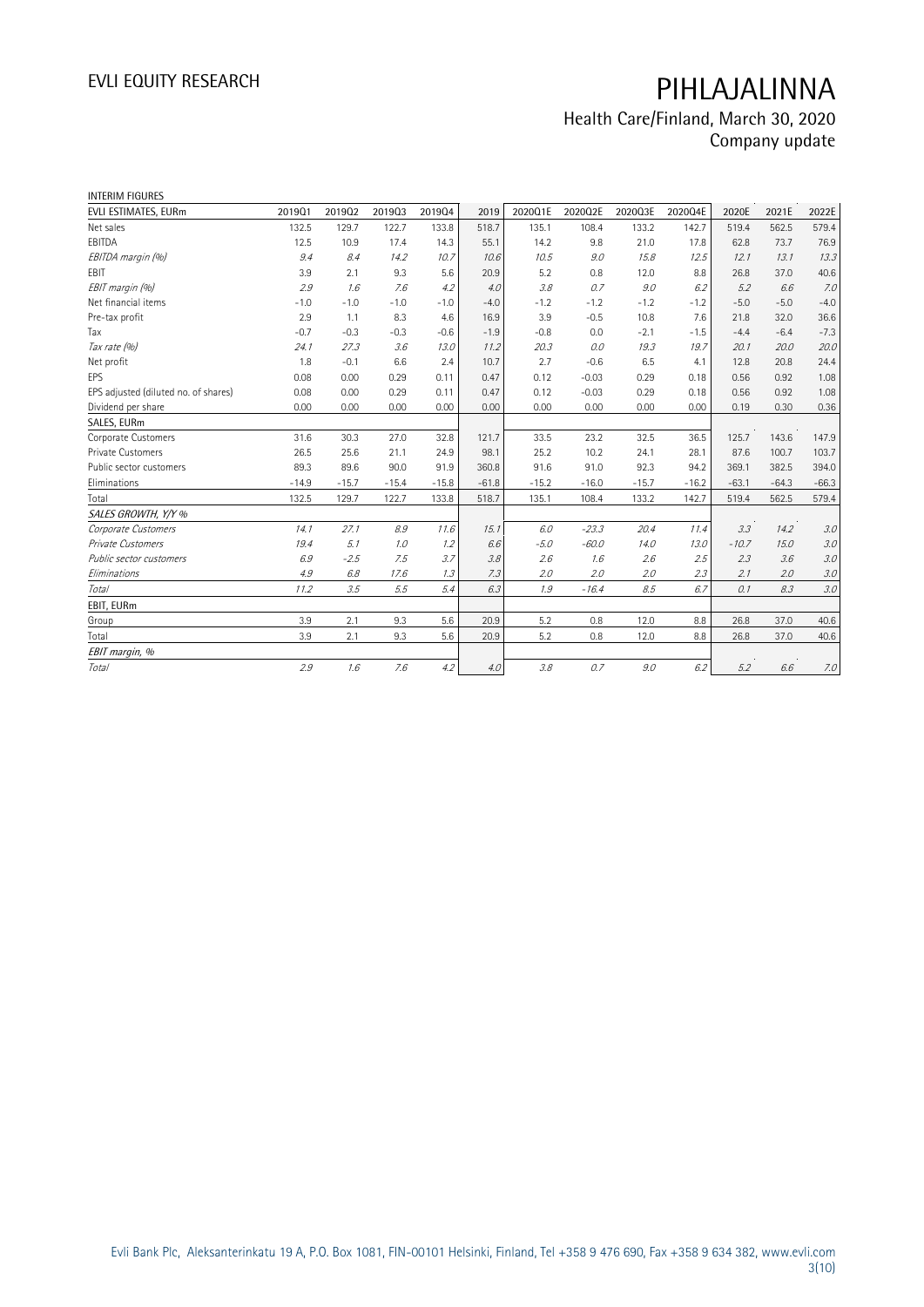## Health Care/Finland, March 30, 2020 Company update

| INCOME STATEMENT, EURm                   | 2015                | 2016                | 2017                | 2018           | 2019           | 2020E           | 2021E          | 2022E          |
|------------------------------------------|---------------------|---------------------|---------------------|----------------|----------------|-----------------|----------------|----------------|
| Sales                                    | 213.4               | 399.1               | 424.0               | 487.8          | 518.7          | 519.4           | 562.5          | 579.4          |
| Sales growth (%)                         | 43.3                | 87.0                | 6.2                 | 15.0           | 6.3            | 0.1             | 8.3            | 3.0            |
| EBITDA                                   | 12.7                | 29.4                | 34.3                | 45.9           | 55.1           | 62.8            | 73.7           | 76.9           |
| EBITDA margin (%)                        | 6.0                 | 7.4                 | 8.1                 | 9.4            | 10.6           | 12.1            | 13.1           | 13.3           |
| Depreciation                             | $-8.0$              | $-12.8$             | $-14.2$             | $-31.5$        | $-34.2$        | $-36.0$         | $-36.7$        | $-36.4$        |
| EBITA                                    | 4.7                 | 16.6                | 20.1                | 14.4           | 20.9           | 26.8            | 37.0           | 40.6           |
| Goodwill amortization / writedown        | 0.0                 | 0.0                 | 0.0                 | 0.0            | 0.0            | 0.0             | 0.0            | 0.0            |
| EBIT                                     | 4.7                 | 16.6                | 20.1                | 14.4           | 20.9           | 26.8            | 37.0           | 40.6           |
| EBIT margin (%)                          | 2.2                 | 4.2                 | 4.7                 | 3.0            | 4.0            | 5.2             | 6.6            | 7.0            |
| Reported EBIT                            | 3.9                 | 15.1                | 19.2                | 13.8           | 10.2           | 26.8            | 37.0           | 40.6           |
| EBIT margin (reported) (%)               | 1.8                 | 3.8                 | 4.5                 | 2.8            | 2.0            | 5.2             | 6.6            | 7.0            |
| Net financials                           | $-2.3$              | $-1.2$              | $-1.4$              | $-3.8$         | $-4.0$         | $-5.0$          | $-5.0$         | $-4.0$         |
| Pre-tax profit                           | 2.4                 | 15.4                | 18.7                | 10.6           | 16.9           | 21.8            | 32.0           | 36.6           |
| Taxes                                    | $-0.1$              | $-3.0$              | $-3.4$              | $-2.7$         | $-1.9$         | $-4.4$          | $-6.4$         | $-7.3$         |
| Minority shares                          | $-0.8$              | $-2.7$              | $-4.6$              | $-3.3$         | $-4.3$         | $-4.7$          | $-4.8$         | $-4.9$         |
| Net profit                               | 0.7                 | 8.2                 | 9.8                 | 4.0            | 0.0            | 12.8            | 20.8           | 24.4           |
| Cash NRIs                                | $-0.8$              | $-1.5$              | $-0.9$              | $-0.6$         | $-10.7$        | 0.0             | 0.0            | 0.0            |
| Non-cash NRIs                            | 0.0                 | 0.0                 | 0.0                 | 0.0            | 0.0            | 0.0             | 0.0            | 0.0            |
| <b>BALANCE SHEET, EURm</b>               |                     |                     |                     |                |                |                 |                |                |
| Assets                                   |                     |                     |                     |                |                |                 |                |                |
| Fixed assets                             | 69                  | 67                  | 83                  | 68             | 74             | 69              | 67             | 67             |
| Goodwill                                 | 76                  | 92                  | 104                 | 170            | 174            | 174             | 174            | 174            |
| Right of use assets                      | $\mathsf{O}\xspace$ | $\mathbf 0$         | $\mathsf{O}\xspace$ | 116            | 108            | 109             | 118            | 122            |
| Inventory                                | $\overline{2}$      | $\overline{2}$      | $\overline{2}$      | 3              | $\overline{2}$ | $\mathbf{3}$    | $\sqrt{3}$     | 3              |
| Receivables                              | 20                  | 27                  | 25                  | 40             | 47             | 32              | 35             | 36             |
| Liquid funds                             | 15                  | 28                  | 37                  | 36             | 27             | 36              | 39             | 41             |
| Total assets                             | 185                 | 218                 | 254                 | 437            | 438            | 429             | 442            | 447            |
| Liabilities                              |                     |                     |                     |                |                |                 |                |                |
| Shareholder's equity                     | 92                  | 98                  | 100                 | 121            | 101            | 114             | 130            | 148            |
| Minority interest                        | $\mathbf{1}$        | $\sqrt{3}$          | 6                   | 9              | 5              | 5               | 5              | 5              |
| Convertibles                             | $\mathsf{O}\xspace$ | $\mathbf 0$         | $\mathbf 0$         | $\mathbf 0$    | $\mathbf 0$    | $\mathbf 0$     | $\mathbf 0$    | $\mathbf 0$    |
| Lease liabilities                        | $\overline{0}$      | $\mathsf{O}\xspace$ | $\mathbb O$         | 119            | 114            | 109             | 118            | 122            |
| Deferred taxes                           | 5                   | $6\phantom{1}6$     | $\,6$               | 6              | 6              | $6\phantom{1}6$ | $6\,$          | 6              |
| Interest bearing debt                    | 42                  | 52                  | 77                  | 99             | 107            | 117             | 97             | 79             |
| Non-interest bearing current liabilities | 42                  | 55                  | 62                  | 80             | 102            | 75              | 82             | 84             |
| Other interest-free debt                 | 3                   | $\sqrt{3}$          | 3                   | 3              | $\overline{2}$ | $\overline{2}$  | $\overline{2}$ | $\overline{2}$ |
| Total liabilities                        | 185                 | 217                 | 254                 | 437            | 438            | 429             | 442            | 447            |
| CASH FLOW, EURm                          |                     |                     |                     |                |                |                 |                |                |
| + EBITDA                                 | 13                  | 29                  | 34                  | 46             | 55             | 63              | 74             | 77             |
| - Net financial items                    | $-2$                | $-1$                | $-1$                | $-4$           | $-4$           | $-5$            | $-5$           | $-4$           |
| - Taxes                                  | $\mathsf{O}\xspace$ | $-2$                | $-5$                | $-5$           | $-4$           | $-4$            | $-6$           | $-7$           |
| - Increase in Net Working Capital        | $\,9$               | 8                   | $\overline{7}$      | $\overline{2}$ | 14             | $-12$           | 3              | $\mathbf{1}$   |
| $+/-$ Other                              | $-2$                | $-1$                | $\mathsf{O}\xspace$ | $-11$          | $-15$          | $-5$            | $-5$           | $-5$           |
| $=$ Cash flow from operations            | 18                  | 32                  | 35                  | 27             | 46             | 37              | 61             | 62             |
| - Capex                                  | $-48$               | $-5$                | $-10$               | $-23$          | $-36$          | $-32$           | $-44$          | $-39$          |
| - Acquisitions                           | $\mathbf 0$         | $-22$               | $-17$               | $-79$          | $\mathbf 0$    | $\mathbf 0$     | $\mathbf 0$    | $\mathbf 0$    |
| + Divestments                            | $\mathbf 0$         | $\mathbf 0$         | $\mathsf{O}\xspace$ | $\mathbf 0$    | $\mathbf 0$    | $\mathbf 0$     | $\mathbf 0$    | $\mathbf 0$    |
| = Free cash flow                         | $-30$               | $\,6$               | 8                   | $-74$          | 10             | 5               | 17             | 23             |
| +/- New issues/buybacks                  | 82                  | $-1$                | $-2$                | 24             | $-22$          | $\mathbf 0$     | $\mathbf{0}$   | $\mathbf 0$    |
| - Paid dividend                          | $\mathbf 0$         | $\mathbf 0$         | $-3$                | $-3$           | $-2$           | $\mathbf 0$     | $-4$           | $-7$           |
| $+/-$ Other                              | $-48$               | $\overline{7}$      | $\overline{7}$      | 53             | 5              | 5               | $-10$          | $-15$          |
| Change in cash                           | $\overline{4}$      | 12                  | 10                  | $-1$           | $-9$           | 9               | 3              | $\mathbf{1}$   |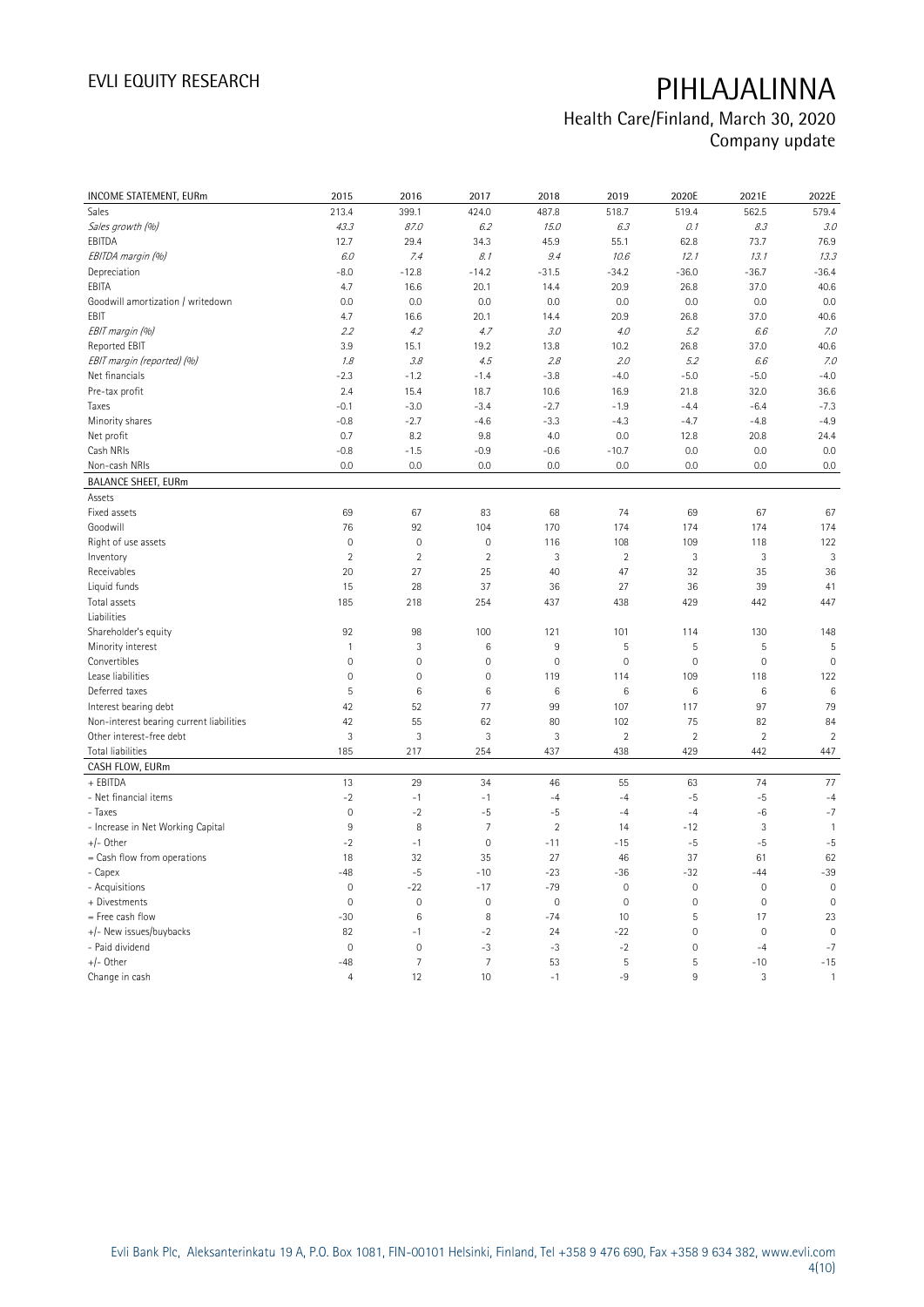## Health Care/Finland, March 30, 2020 Company update

| <b>KEY FIGURES</b>                             | 2016   | 2017   | 2018    | 2019    | 2020E  | 2021E  | 2022E  |
|------------------------------------------------|--------|--------|---------|---------|--------|--------|--------|
| M-cap                                          | 380    | 275    | 195     | 346     | 297    | 297    | 297    |
| Net debt (excl. convertibles)                  | 25     | 40     | 181     | 194     | 189    | 176    | 160    |
| Enterprise value                               | 416    | 325    | 391     | 557     | 500    | 485    | 468    |
| <b>Sales</b>                                   | 399    | 424    | 488     | 519     | 519    | 563    | 579    |
| EBITDA                                         | 29     | 34     | 46      | 55      | 63     | 74     | 77     |
| EBIT                                           | 17     | 20     | 14      | 21      | 27     | 37     | 41     |
| Pre-tax                                        | 15     | 19     | 11      | 17      | 22     | 32     | 37     |
| Earnings                                       | 10     | 11     | 5       | 11      | 13     | 21     | 24     |
| Equity book value (excl. minorities)           | 98     | 100    | 121     | 101     | 114    | 130    | 148    |
| Valuation multiples                            |        |        |         |         |        |        |        |
| EV/sales                                       | 1.0    | 0.8    | 0.8     | 1.1     | 1.0    | 0.9    | 0.8    |
| EV/EBITDA                                      | 14.2   | 9.5    | 8.5     | 10.1    | 8.0    | 6.6    | 6.1    |
| EV/EBITA                                       | 25.1   | 16.2   | 27.1    | 26.6    | 18.6   | 13.1   | 11.5   |
| EV/EBIT                                        | 25.1   | 16.2   | 27.1    | 26.6    | 18.6   | 13.1   | 11.5   |
| EV/OCF                                         | 12.9   | 9.3    | 14.3    | 12.1    | 13.6   | 8.0    | 7.5    |
| EV/FCFF                                        | 66.9   | 19.3   | $-11.7$ | 20.3    | 16.4   | 9.2    | 8.8    |
| P/FCFE                                         | 67.8   | 35.7   | $-2.6$  | 36.0    | 62.9   | 17.0   | 13.1   |
| P/E                                            | 39.1   | 25.7   | 42.4    | 32.3    | 23.3   | 14.3   | 12.2   |
| P/B                                            | 3.9    | 2.7    | 1.6     | 3.4     | 2.6    | 2.3    | 2.0    |
| Target EV/EBITDA                               | 0.0    | 0.0    | $0.0\,$ | 0.0     | 8.9    | 7.4    | 6.9    |
| Target EV/EBIT                                 | 0.0    | 0.0    | 0.0     | 0.0     | 20.7   | 14.7   | 13.0   |
| Target EV/FCF                                  | 0.0    | 0.0    | 0.0     | 0.0     | 117.8  | 31.1   | 23.3   |
| Target P/B                                     | 0.0    | 0.0    | 0.0     | 0.0     | 3.2    | 2.8    | 2.4    |
| Target P/E                                     | 0.0    | 0.0    | 0.0     | 0.0     | 28.4   | 17.4   | 14.9   |
| Per share measures                             |        |        |         |         |        |        |        |
| Number of shares                               | 20,613 | 20,613 | 22,620  | 22,620  | 22,620 | 22,620 | 22,620 |
| Number of shares (diluted)                     | 20,613 | 20,613 | 22,620  | 22,620  | 22,620 | 22,620 | 22,620 |
| EPS                                            | 0.47   | 0.52   | 0.20    | 0.47    | 0.56   | 0.92   | 1.08   |
| Operating cash flow per share                  | 1.57   | 1.69   | 1.21    | 2.03    | 1.62   | 2.69   | 2.74   |
| Free cash flow per share                       | 0.27   | 0.37   | $-3.29$ | 0.42    | 0.21   | 0.77   | 1.00   |
| Book value per share                           | 4.74   | 4.87   | 5.36    | 4.47    | 5.03   | 5.77   | 6.54   |
| Dividend per share                             | 0.15   | 0.16   | 0.10    | 0.00    | 0.19   | 0.30   | 0.36   |
| Dividend payout ratio, %                       | 31.9   | 30.8   | 49.2    | 0.0     | 33.0   | 33.0   | 33.0   |
| Dividend yield, %                              | 0.8    | 1.2    | 1.2     | 0.0     | 1.4    | 2.3    | 2.7    |
| FCF yield, %                                   | 1.5    | 2.8    | $-38.2$ | 2.8     | 1.6    | 5.9    | 7.6    |
| Efficiency measures                            |        |        |         |         |        |        |        |
| ROE                                            | 10.2   | 10.8   | 4.2     | 9.6     | 11.9   | 17.0   | 17.5   |
| <b>ROCE</b>                                    | 11.7   | 12.2   | 5.4     | 6.2     | 8.0    | 10.6   | 11.5   |
| Financial ratios                               |        |        |         |         |        |        |        |
| Inventories as % of sales                      | 0.5    | 0.5    | 0.5     | 0.4     | 0.5    | 0.5    | 0.5    |
| Receivables as % of sales                      | 6.7    | 5.9    | 8.2     | 9.1     | 6.2    | 6.2    | 6.2    |
| Non-interest bearing liabilities as % of sales | 13.8   | 14.6   | 16.3    | 19.7    | 14.5   | 14.5   | 14.5   |
| NWC/sales, %                                   | $-6.9$ | $-8.4$ | $-8.0$  | $-10.2$ | $-7.9$ | $-7.9$ | $-7.9$ |
| Operative CAPEX/sales, %                       | 1.3    | 2.4    | 4.6     | 7.0     | 6.2    | 7.7    | 6.8    |
| CAPEX/sales (incl. acquisitions), %            | $-4.1$ | $-1.6$ | $-11.6$ | 7.0     | 6.2    | 7.7    | 6.8    |
| FCFF/EBITDA                                    | 0.2    | 0.5    | $-0.7$  | 0.5     | 0.5    | 0.7    | 0.7    |
| Net debt/EBITDA, book-weighted                 | 0.8    | 1.2    | 3.9     | 3.5     | 3.0    | 2.4    | 2.1    |
| Debt/equity, market-weighted                   | 0.1    | 0.3    | 0.5     | 0.3     | 0.4    | 0.3    | 0.3    |
| Equity ratio, book-weighted                    | 46.4   | 41.8   | 29.8    | 24.2    | 27.7   | 30.7   | 34.2   |
| Gearing, %                                     | 24.3   | 37.3   | 138.7   | 182.9   | 159.3  | 130.1  | 104.9  |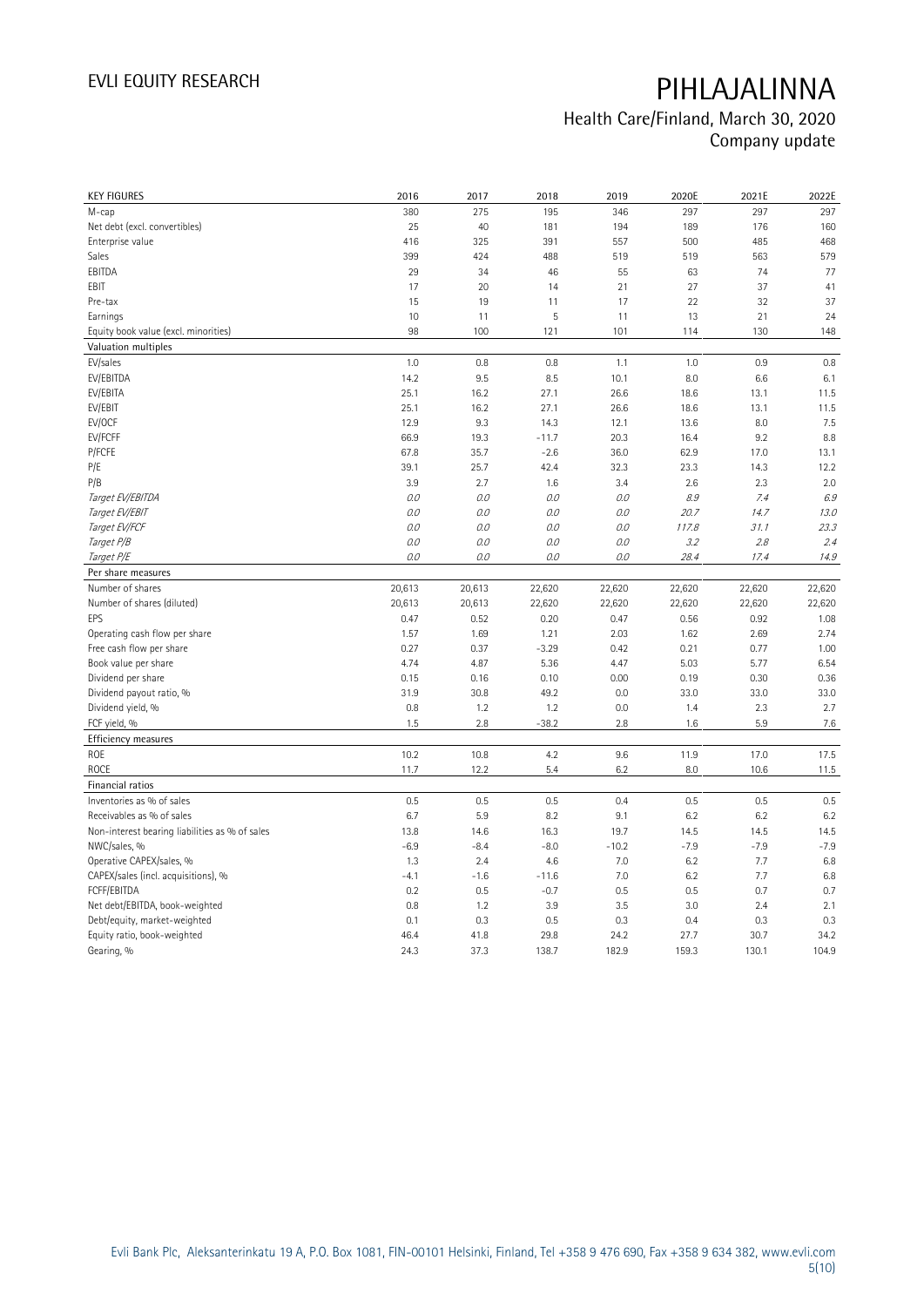## EVLI EQUITY RESEARCH **PIHLAJALINNA** Health Care/Finland, March 30, 2020 Company update

COMPANY DESCRIPTION: Pihlajalinna is the 3rd largest private social welfare and healthcare service provider in Finland offering a wide selection of services to private individuals, businesses, insurance companies and public sector entities, such as municipalities and joint municipal authorities. In its private clinics and hospitals Pihlajalinna provides general practitioner services, specialized care, emergency and on-call services, a wide range of surgical services, occupational healthcare and dental care. Pihlajalinna is the market leader in complete social and healthcare outsourcings in Finland.

INVESTMENT CASE: The demand for private social and healthcare services is growing due to ageing population and increasing pressure on public healthcare spending, offering Pihlajalinna growth opportunities in primary care as well as in specialized care. Profitability improvement stems from increased volumes and better utilization rate of the clinics.

| <b>OWNERSHIP STRUCTURE</b>                 | <b>SHARES</b> | <b>EURm</b> | 0/0   |
|--------------------------------------------|---------------|-------------|-------|
| Lähitapiola Keskinäinen Vakuutusyhtiö      | 3,481,641     | 45.749      | 15.4% |
| Mww Yhtiö Oy                               | 2,309,010     | 30.340      | 10.2% |
| Fennia Mutual Insurance Company            | 1,998,965     | 26.266      | 8.8%  |
| Tapiola Keskinäinen Henkivakuutusyhtiö     | 1,891,385     | 24.853      | 8.4%  |
| Elo Pension Company                        | 1,267,161     | 16.650      | 5.6%  |
| Niemistö Leena Katriina                    | 703,475       | 9.244       | 3.1%  |
| Ilmarinen Mutual Pension Insurance Company | 490,000       | 6.439       | 2.2%  |
| Fondita Nordic Micro Cap                   | 470,000       | 6.176       | 2.1%  |
| Fennia Life Insurance Company Ltd          | 273,099       | 3.589       | 1.2%  |
| Sijoitusrahasto Taaleritehdas Mikro Markka | 220,000       | 2.891       | 1.0%  |
| Ten largest                                | 13,104,736    | 172.196     | 58%   |
| Residual                                   | 9,515,399     | 125.032     | 42%   |
| Total                                      | 22,620,135    | 297.229     | 100%  |

| EARNINGS CALENDAR |                       |
|-------------------|-----------------------|
| May 08, 2020      | Q1 report             |
| August 14, 2020   | Q <sub>2</sub> report |
| November 04, 2020 | Q3 report             |

OTHER EVENTS

| COMPANY MISCELLANEOUS |                             |
|-----------------------|-----------------------------|
| CEO: Joni Aaltonen    | Kehräsaari B, 33200 Tampere |
| CFO: Tarja Rantala    | Tel:                        |
| IR: Marko Savolainen  |                             |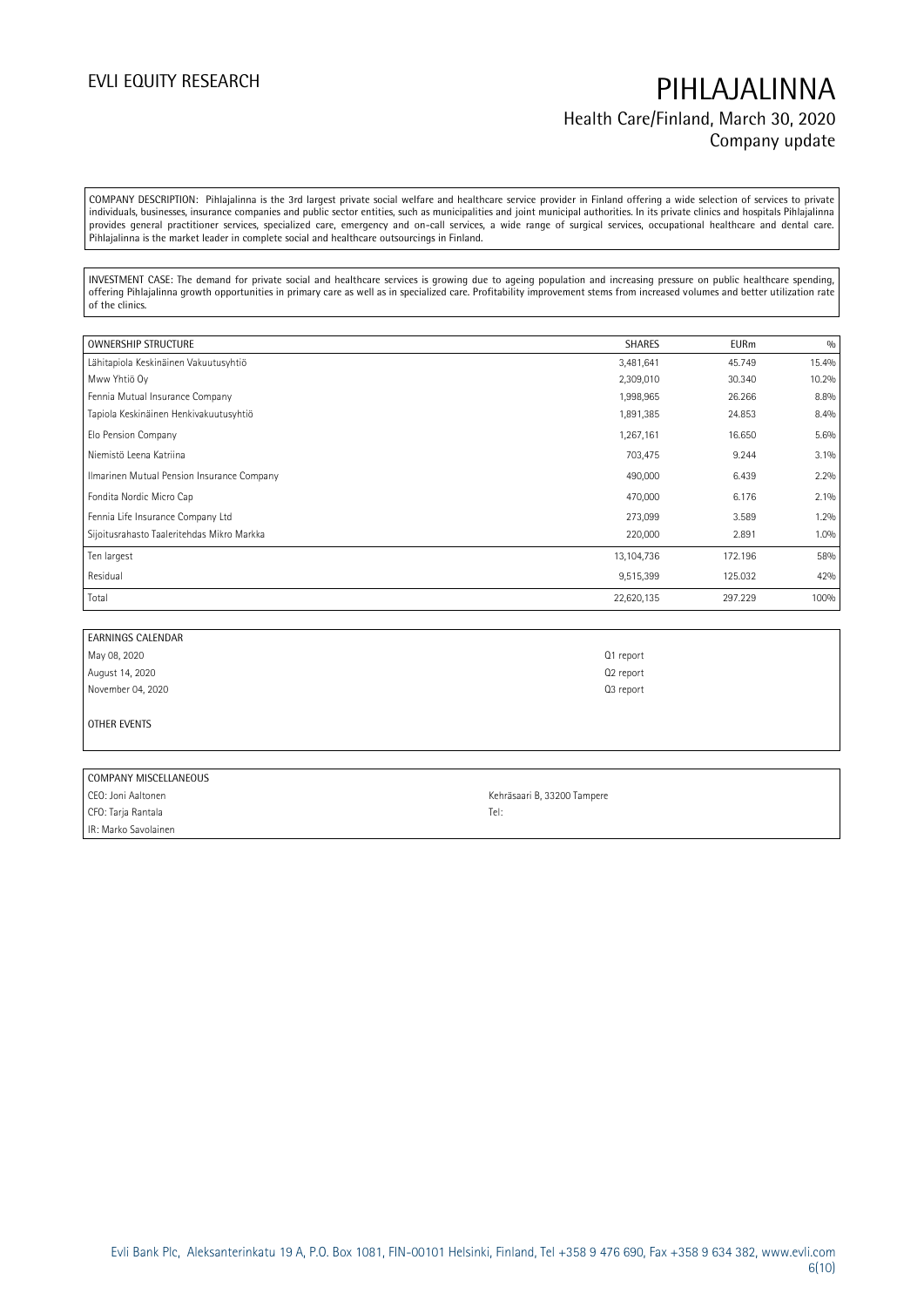## EVLI EQUITY RESEARCH **PIHLAJALINNA** Health Care/Finland, March 30, 2020

Company update

DEFINITIONS

| P/E<br>EPS<br>Price per share<br>Profit before extraord. items and taxes-income taxes + minority interest<br>Earnings per share<br>Number of shares<br><b>DPS</b><br>P/BV<br>Price per share<br>Dividend for the financial period per share<br>Shareholders' equity + taxed provisions per share<br>OCF (Operating cash flow)<br>Market cap |  |
|---------------------------------------------------------------------------------------------------------------------------------------------------------------------------------------------------------------------------------------------------------------------------------------------------------------------------------------------|--|
|                                                                                                                                                                                                                                                                                                                                             |  |
|                                                                                                                                                                                                                                                                                                                                             |  |
|                                                                                                                                                                                                                                                                                                                                             |  |
|                                                                                                                                                                                                                                                                                                                                             |  |
|                                                                                                                                                                                                                                                                                                                                             |  |
|                                                                                                                                                                                                                                                                                                                                             |  |
|                                                                                                                                                                                                                                                                                                                                             |  |
|                                                                                                                                                                                                                                                                                                                                             |  |
|                                                                                                                                                                                                                                                                                                                                             |  |
|                                                                                                                                                                                                                                                                                                                                             |  |
|                                                                                                                                                                                                                                                                                                                                             |  |
| Price per share * Number of shares                                                                                                                                                                                                                                                                                                          |  |
| EBITDA - Net financial items - Taxes - Increase in working<br>capital - Cash NRIs ± Other adjustments                                                                                                                                                                                                                                       |  |
|                                                                                                                                                                                                                                                                                                                                             |  |
|                                                                                                                                                                                                                                                                                                                                             |  |
| EV (Enterprise value)<br>FCF (Free cash flow)                                                                                                                                                                                                                                                                                               |  |
|                                                                                                                                                                                                                                                                                                                                             |  |
| Market cap + net debt + minority interest at market value -<br>Operating cash flow - operative CAPEX - acquisitions + divestments<br>share of associated companies at market value                                                                                                                                                          |  |
|                                                                                                                                                                                                                                                                                                                                             |  |
|                                                                                                                                                                                                                                                                                                                                             |  |
| EV/Sales<br>FCF yield, %                                                                                                                                                                                                                                                                                                                    |  |
|                                                                                                                                                                                                                                                                                                                                             |  |
| Enterprise value<br>Free cash flow                                                                                                                                                                                                                                                                                                          |  |
| Sales<br>Market cap                                                                                                                                                                                                                                                                                                                         |  |
|                                                                                                                                                                                                                                                                                                                                             |  |
| EV/EBITDA<br>Operative CAPEX/sales                                                                                                                                                                                                                                                                                                          |  |
|                                                                                                                                                                                                                                                                                                                                             |  |
| Enterprise value<br>Capital expenditure - divestments - acquisitions<br>Earnings before interest, tax, depreciation and amortization                                                                                                                                                                                                        |  |
| Sales                                                                                                                                                                                                                                                                                                                                       |  |
| EV/EBIT<br>Net working capital                                                                                                                                                                                                                                                                                                              |  |
|                                                                                                                                                                                                                                                                                                                                             |  |
| Current assets - current liabilities                                                                                                                                                                                                                                                                                                        |  |
| Enterprise value<br>Operating profit                                                                                                                                                                                                                                                                                                        |  |
|                                                                                                                                                                                                                                                                                                                                             |  |
| Capital employed/Share<br>Net debt                                                                                                                                                                                                                                                                                                          |  |
|                                                                                                                                                                                                                                                                                                                                             |  |
| Total assets - non-interest bearing debt<br>Interest bearing debt - financial assets                                                                                                                                                                                                                                                        |  |
| Number of shares                                                                                                                                                                                                                                                                                                                            |  |
|                                                                                                                                                                                                                                                                                                                                             |  |
| Total assets<br>Gearing                                                                                                                                                                                                                                                                                                                     |  |
| Balance sheet total                                                                                                                                                                                                                                                                                                                         |  |
| Net debt<br>Equity                                                                                                                                                                                                                                                                                                                          |  |
|                                                                                                                                                                                                                                                                                                                                             |  |
| Debt/Equity, %<br>Div yield, %                                                                                                                                                                                                                                                                                                              |  |
|                                                                                                                                                                                                                                                                                                                                             |  |
| Dividend per share<br>Interest bearing debt                                                                                                                                                                                                                                                                                                 |  |
| Price per share<br>Shareholders' equity $+$ minority interest $+$ taxed provisions                                                                                                                                                                                                                                                          |  |
|                                                                                                                                                                                                                                                                                                                                             |  |
|                                                                                                                                                                                                                                                                                                                                             |  |
| Payout ratio, %<br>Equity ratio, %                                                                                                                                                                                                                                                                                                          |  |
|                                                                                                                                                                                                                                                                                                                                             |  |
| Total dividends<br>Shareholders' equity + minority interest + taxed provisions                                                                                                                                                                                                                                                              |  |
| Earnings before extraordinary items and taxes - income taxes + minority interest<br>Total assets - interest-free loans                                                                                                                                                                                                                      |  |
|                                                                                                                                                                                                                                                                                                                                             |  |
|                                                                                                                                                                                                                                                                                                                                             |  |
| ROCE, %<br>CAGR, %                                                                                                                                                                                                                                                                                                                          |  |
|                                                                                                                                                                                                                                                                                                                                             |  |
| Profit before extraordinary items + interest expenses+ other financial costs<br>Cumulative annual growth rate = Average growth per year                                                                                                                                                                                                     |  |
| Balance sheet total - non-interest bearing debt (average)                                                                                                                                                                                                                                                                                   |  |
|                                                                                                                                                                                                                                                                                                                                             |  |
| ROE, %                                                                                                                                                                                                                                                                                                                                      |  |
|                                                                                                                                                                                                                                                                                                                                             |  |
|                                                                                                                                                                                                                                                                                                                                             |  |
| Profit before extraordinary items and taxes - income taxes                                                                                                                                                                                                                                                                                  |  |
| Shareholder's equity + minority interest + taxed provisions (average)                                                                                                                                                                                                                                                                       |  |
|                                                                                                                                                                                                                                                                                                                                             |  |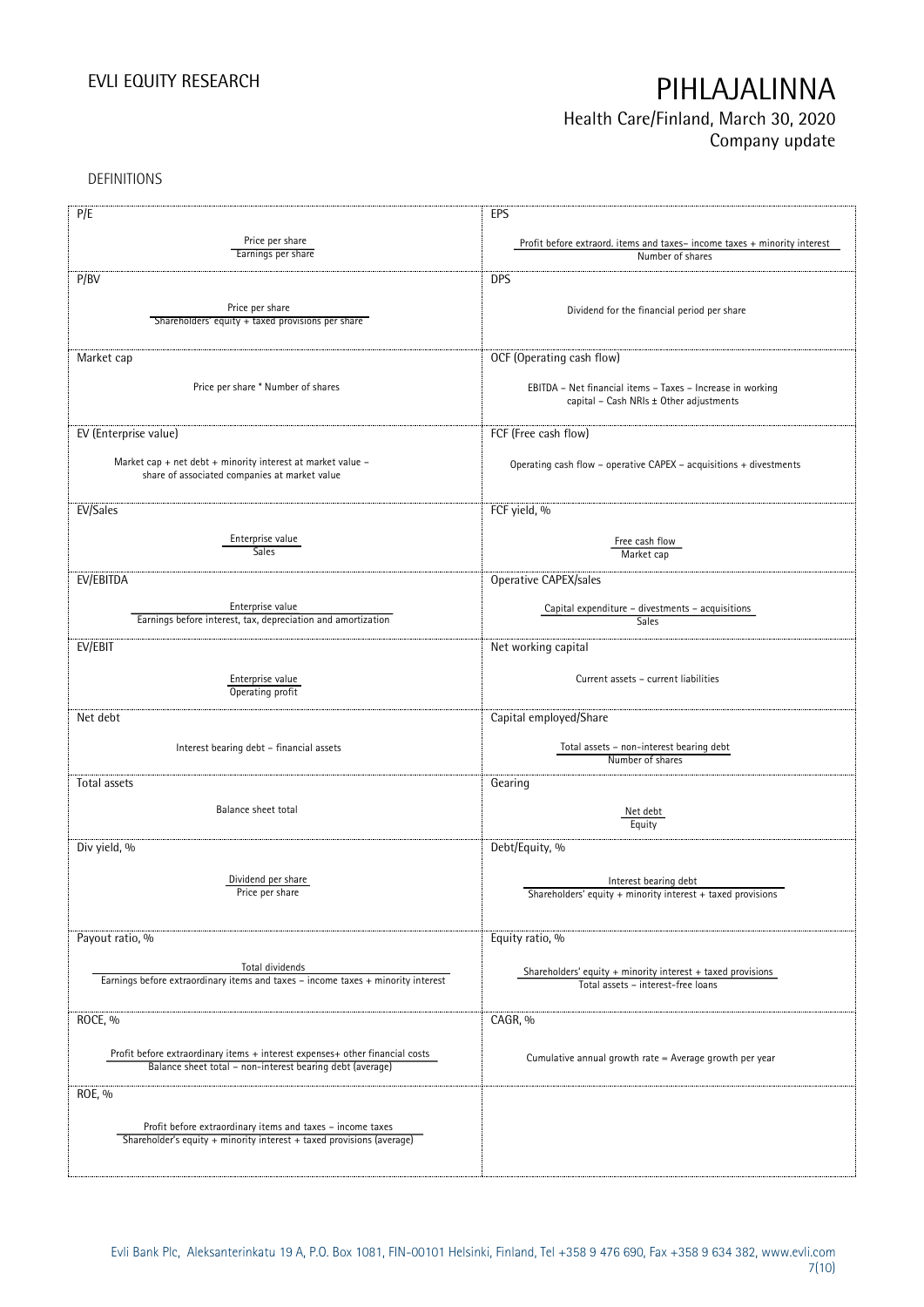## EVLI EQUITY RESEARCH PIHLAJALINNA Health Care/Finland, March 30, 2020 Company update

### Important Disclosures

Evli Research Partners Plc ("ERP") uses 12-month target prices. Target prices are defined by utilizing analytical techniques based on financial theory including (but not limited to) discounted cash flow analysis and comparative valuation. The selection of valuation methods depends on different circumstances. Target prices may be altered on the basis of new information coming to light in the underlying company or changes in interest rates, changes in foreign exchange rates, other securities prices or market indices or outlook for the aforementioned factors or other factors that may change the conditions of financial markets. Recommendations and changes by analysts are available at [Analysts' recommendations and ratings revisions](https://research.evli.com/JasperAllModels.action?authParam=key;461&authParam=x;G3rNagWrtf7K&authType=3).

Investment recommendations are defined as follows:

| Target price compared to share price | Recommendation                |
|--------------------------------------|-------------------------------|
| $<-10.96$                            | <b>SELL</b>                   |
| $-10 - (+10)$ %                      | H <sub>O</sub> I <sub>D</sub> |
| $> 10\%$                             | <b>BUY</b>                    |

ERP's investment recommendation of the analyzed company is updated at least 2 timer per year.



The graph above shows the distribution of ERP's recommendations of companies under coverage in 1st of February 2019. If recommendation is not given, it is not mentioned here.

### Name(s) of the analyst(s): Rissanen

This research report has been prepared by Evli Research Partners Plc ("ERP" or "Evli Research"). ERP is a subsidiary of Evli Bank Plc. Production of the investment recommendation has been concluded on [30.03.2020, 8:30]. This report has been published on [30.03.2020, 9:20].

None of the analysts contributing to this report, persons under their guardianship or corporations under their control have a position in the shares of the company or related securities.

The date and time for any price of financial instruments mentioned in the recommendation refer to the previous trading day's closing price(s) unless otherwise stated in the report.

Each analyst responsible for the content of this report assures that the expressed views accurately reflect the personal views of each analyst on the covered companies and securities. Each analyst assures that (s)he has not been, nor are or will be, receiving direct or indirect compensation related to the specific recommendations or views contained in this report.

Companies in the Evli Group, affiliates or staff of companies in the Evli Group, may perform services for, solicit business from, hold long or short positions in, or otherwise be interested in the investments (including derivatives) of any company mentioned in the publication or report.

Neither ERP nor any company within the Evli Group have managed or co-managed a public offering of the company's securities during the last 12 months prior to, received compensation for investment banking services from the company during the last 12 months prior to the publication of the research report.

ERP has signed an agreement with the issuer of the financial instruments mentioned in the recommendation, which includes production of research reports. This assignment has a limited economic and financial impact on ERP and/or Evli. Under the assignment ERP performs services including, but not limited to, arranging investor meetings or –events, investor relations communication advisory and production of research material.

ERP or another company within the Evli Group does not have an agreement with the company to perform market making or liquidity providing services. months prior to, received compensation for investment banking services from the company during the last 12 months prior to the publication of the. For the prevention and avoidance of conflicts of interests with respect to this report, there is an information barrier (Chinese wall) between Investment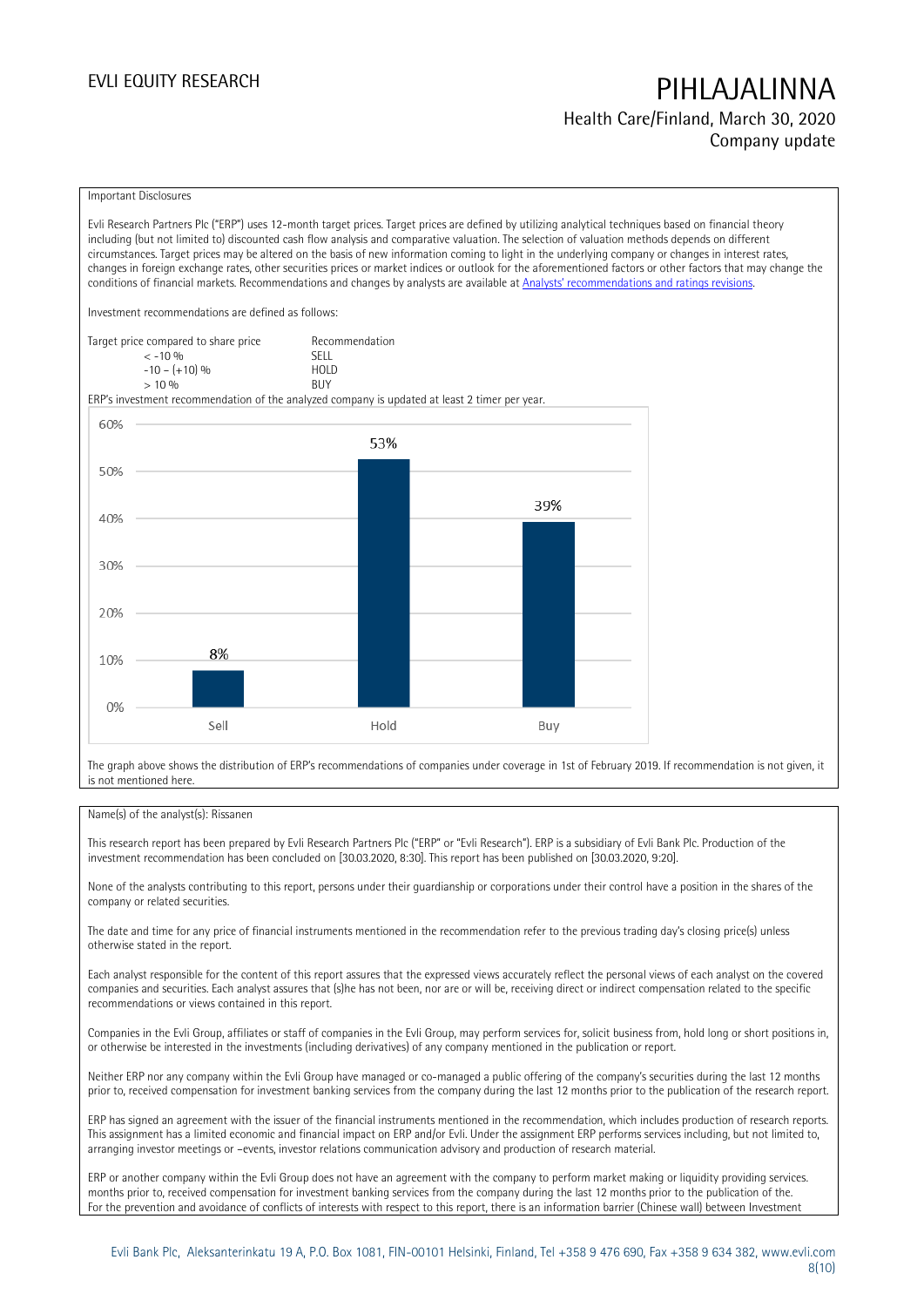## EVLI EQUITY RESEARCH PIHLAJALINNA Health Care/Finland, March 30, 2020 Company update

Research and Corporate Finance units concerning unpublished investment banking services to the company. The remuneration of the analyst(s) is not tied directly or indirectly to investment banking transactions or other services performed by Evli Bank Plc or any company within Evli Group.

This report has not been disclosed to the company prior to its dissemination.

This report is provided and intended for informational purposes only and may not be used or considered under any circumstances as an offer to sell or buy any securities or as advice to trade any securities.

This report is based on sources ERP considers to be correct and reliable. The sources include information providers Reuters and Bloomberg, stock-exchange releases from the companies and other company news, Statistics Finland and articles in newspapers and magazines. However, ERP does not guarantee the materialization, correctness, accuracy or completeness of the information, opinions, estimates or forecasts expressed or implied in the report. In addition, circumstantial changes may have an influence on opinions and estimates presented in this report. The opinions and estimates presented are valid at the moment of their publication and they can be changed without a separate announcement. Neither ERP nor any company within the Evli Group are responsible for amending, correcting or updating any information, opinions or estimates contained in this report. Neither ERP nor any company within the Evli Group will compensate any direct or consequential loss caused by or derived from the use of the information represented in this publication.

All information published in this report is for the original recipient's private and internal use only. ERP reserves all rights to the report. No part of this publication may be reproduced or transmitted in any form or by any means, electronic, mechanical, photocopying, recording or otherwise, or stored in any retrieval system of any nature, without the written permission of ERP.

This report or its copy may not be published or distributed in Australia, Canada, Hong Kong, Japan, New Zealand, Singapore or South Africa. The publication or distribution of this report in certain other jurisdictions may also be restricted by law. Persons into whose possession this report comes are required to inform themselves about and to observe any such restrictions.

Evli Bank Plc is not registered as a broker-dealer with the U. S. Securities and Exchange Commission ("SEC"), and it and its analysts are not subject to SEC rules on securities analysts' certification as to the currency of their views reflected in the research report. Evli Bank is not a member of the Financial Industry Regulatory Authority ("FINRA"). It and its securities analysts are not subject to FINRA's rules on Communications with the Public and Research Analysts and Research Reports and the attendant requirements for fairness, balance and disclosure of potential conflicts of interest. This research report is only being offered in U.S. by Auerbach Grayson & Company, LLC (Auerbach Grayson) to Major U.S. Institutional Investors and is not available to, and should not be used by, any U.S. person or entity that is not a Major U.S. Institutional Investor. Auerbach Grayson is a broker-dealer registered with the U.S. Securities and Exchange Commission and is a member of the FINRA. U.S. entities seeking more information about any of the issuers or securities discussed in this report should contact Auerbach Grayson. The securities of non-U.S. issuers may not be registered with or subject to SEC reporting and other requirements.

ERP is not a supervised entity but its parent company Evli Bank Plc is supervised by the Finnish Financial Supervision Authority.